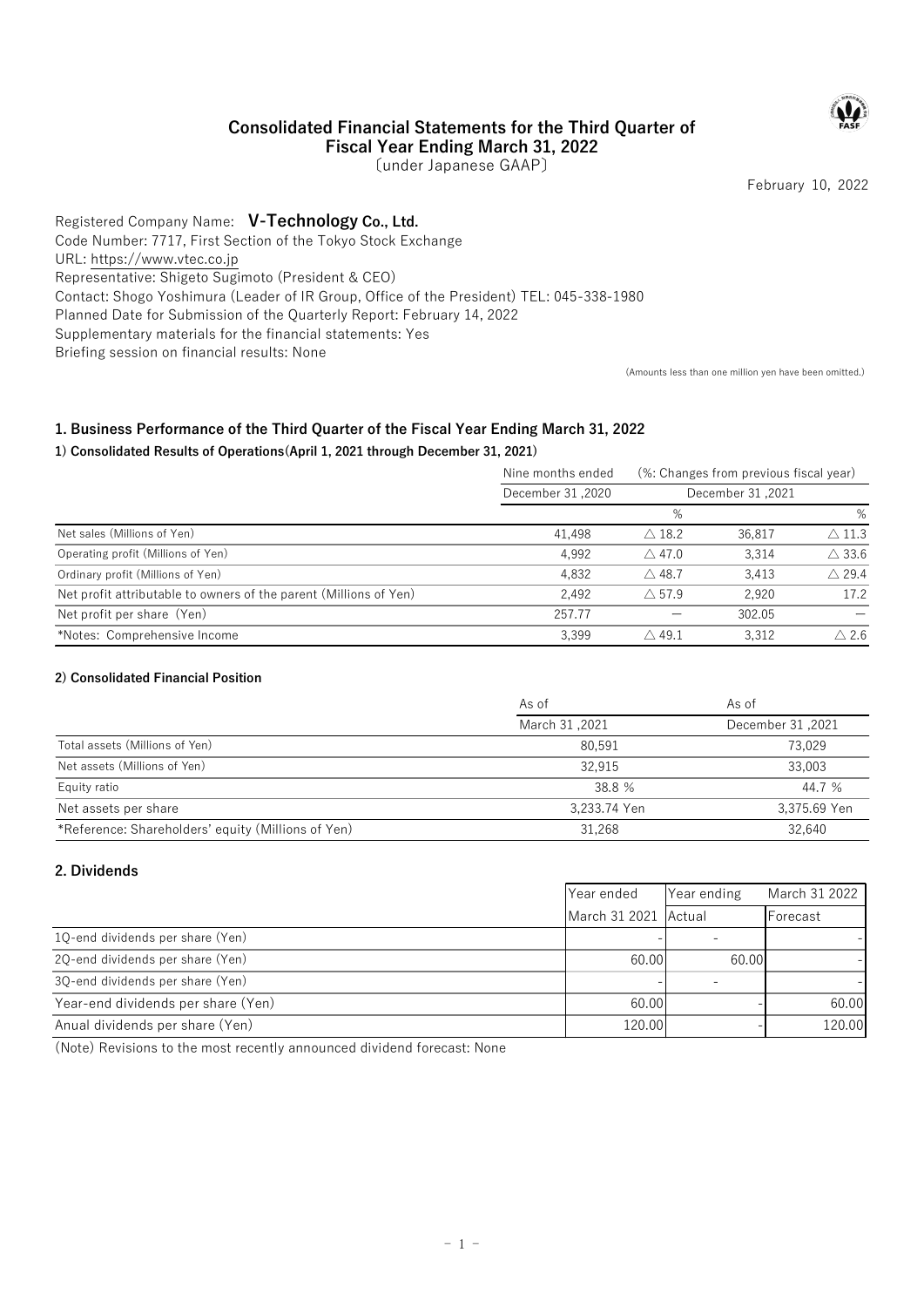## 3. Forecast for the Fiscal Year ending March 31, 2022 (April 1, 2021 through March 31, 2022)

| 3. Forecast for the Fiscal Year ending March 31, 2022 (April 1, 2021 through March 31, 2022)                                                                                     |        |                   |
|----------------------------------------------------------------------------------------------------------------------------------------------------------------------------------|--------|-------------------|
| (%: Changes from corresponding period of previous fiscal year)                                                                                                                   |        |                   |
| Forecast for the Fiscal Year ending March 31, 2022 (April 1, 2021 through March 31, 2022)                                                                                        |        | $\%$              |
| Net sales (Millions of Yen)                                                                                                                                                      | 53,000 | $\triangle$ 4.0   |
|                                                                                                                                                                                  |        |                   |
| Operating profit (Millions of Yen)                                                                                                                                               | 5,000  | $\triangle$ 24.3  |
| Ordinary profit (Millions of Yen)                                                                                                                                                | 4,900  | $\triangle$ 28.3  |
| Net profit attributable to owners of the parent (Millions of Yen)                                                                                                                | 3,750  | 6.7               |
| Net profit per share (Yen)                                                                                                                                                       | 387.82 | $\qquad \qquad -$ |
| (Note) Revisions to the most recently announced the forecast for the FY22: None                                                                                                  |        |                   |
| $<$ NOTES $>$                                                                                                                                                                    |        |                   |
|                                                                                                                                                                                  |        |                   |
| 1) Changes in significant subsidiaries during the three months ended March 31, 2022<br>(Changes in certain subsidiaries resulting in change in the scope of consolidation): None |        |                   |

### <NOTES>

- a. Changes in accounting policies due to changes in accounting standards: Yes
- b. Changes other than "a." above: None
- c. Changes in accounting estimates: None

#### 4) Number of Shares Outstanding (Common stock)

| Net profit per share (Yen)                                                                                                                                                                                                                                                                                                                                                                                                                                                                                                 |                             |                  |                             | 387.82           |
|----------------------------------------------------------------------------------------------------------------------------------------------------------------------------------------------------------------------------------------------------------------------------------------------------------------------------------------------------------------------------------------------------------------------------------------------------------------------------------------------------------------------------|-----------------------------|------------------|-----------------------------|------------------|
| Note) Revisions to the most recently announced the forecast for the FY22: None                                                                                                                                                                                                                                                                                                                                                                                                                                             |                             |                  |                             |                  |
| $<$ NOTES $>$                                                                                                                                                                                                                                                                                                                                                                                                                                                                                                              |                             |                  |                             |                  |
| ) Changes in significant subsidiaries during the three months ended March 31, 2022<br>(Changes in certain subsidiaries resulting in change in the scope of consolidation): None                                                                                                                                                                                                                                                                                                                                            |                             |                  |                             |                  |
| Application of special accounting methods for the preparation of quarterly consolidated financial statements: None                                                                                                                                                                                                                                                                                                                                                                                                         |                             |                  |                             |                  |
| ) Changes in accounting policies, Changes in accounting estimates, or Restatement<br>a. Changes in accounting policies due to changes in accounting standards: Yes<br>b. Changes other than "a." above: None<br>c. Changes in accounting estimates: None<br>d. Restatements: None<br>(Note) For details, please refer to "2. Quarterly Consolidated Financial Statements and Main Notes (4) Notes to Quarterly<br>Consolidated Financial Statements (Changes in Accounting Policies)" on page 9 of the attached materials. |                             |                  |                             |                  |
|                                                                                                                                                                                                                                                                                                                                                                                                                                                                                                                            |                             |                  |                             |                  |
| ) Number of Shares Outstanding (Common stock)                                                                                                                                                                                                                                                                                                                                                                                                                                                                              |                             | Number of shares |                             | Number of shares |
| 1. Number of shares outstanding at end of year (Including treasury stock)                                                                                                                                                                                                                                                                                                                                                                                                                                                  | As of March 31,<br>2022 Q3: | 10,057,600       | As of March 31,<br>2021:    | 10,057,600       |
| 2. Number of treasury shares at end of year                                                                                                                                                                                                                                                                                                                                                                                                                                                                                | As of March 31,<br>2022 Q3: | 388,195          | As of March 31,<br>2021:    | 388,135          |
| 3. Average number of shares outstanding (Cumulative quarterly period)                                                                                                                                                                                                                                                                                                                                                                                                                                                      | As of March 31,<br>2022: Q3 | 9,669,457        | As of March 31.<br>2021 Q3: | 9,669,483        |

※The quarterly financial statements are not subject to quarterly review by a certified public accountant or an audit firm.

#### ※Explanation of the appropriate use of earnings forecasts and other special notes

The forward-looking statements, including earnings forecasts, contained in this document are based on information currently vailable to the Company and certain assumptions that the Company considers reasonable. Actual results may differ materially due to a variety of factors. Actual results may differ significantly due to various factors. Qualitative Information on Consolidated Financial Results for the First Quarter of the Fiscal Year Ending March 31, 2022, (3) Explanation of Consolidated Financial Results Forecasts and Other Forward-Looking Statements" on page 3 of the attached materials.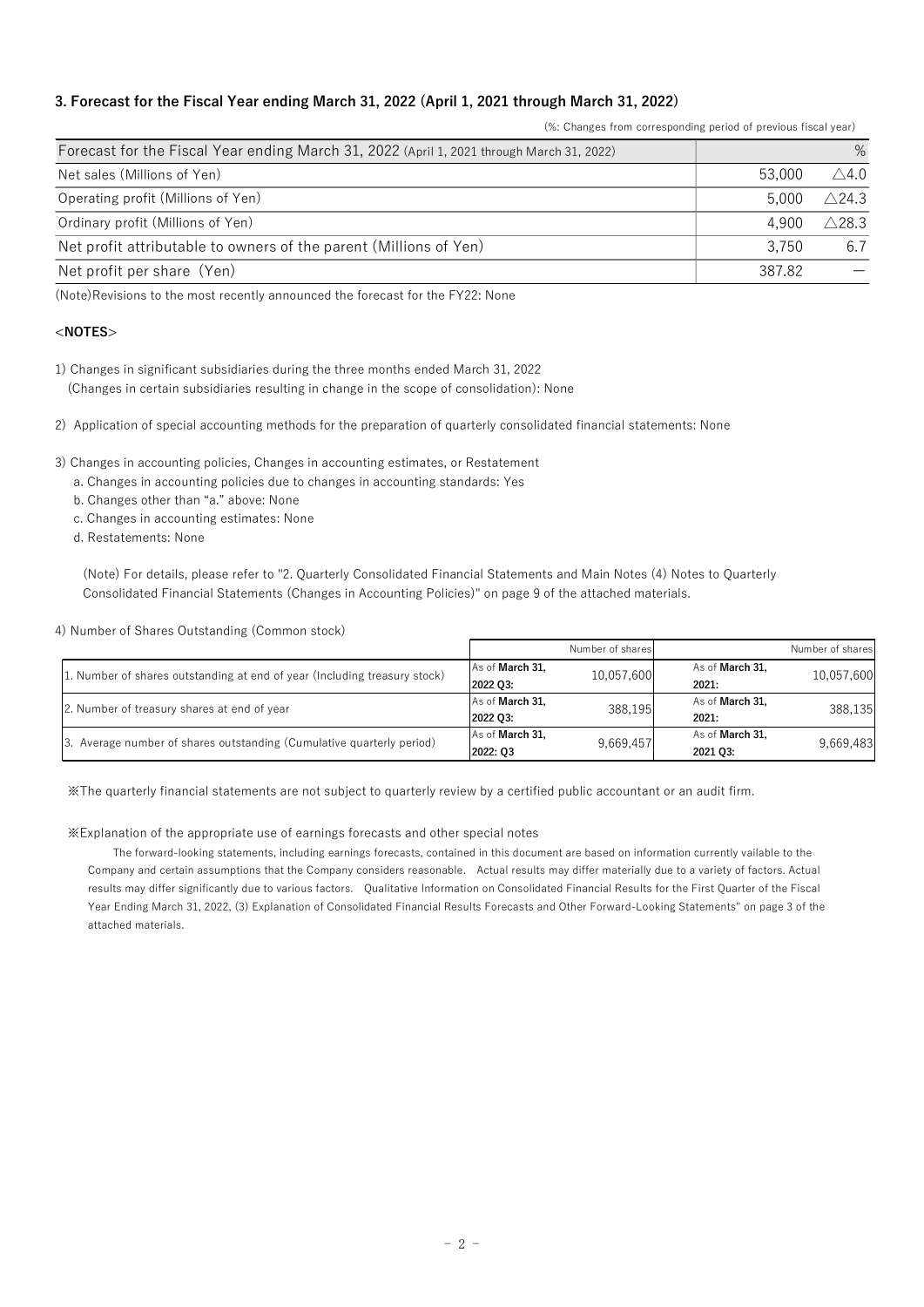# **Index**

| 1. Qualitative Information on Quarterly Results                                               | $4 - 5$ |
|-----------------------------------------------------------------------------------------------|---------|
| (1) Explanation of Operating Performance                                                      | $4 - 5$ |
| (2) Explanation of Financial Position                                                         | $4 - 5$ |
| Outlook of Assets, Liabilities and Net Assets                                                 | $4 - 5$ |
| (3) Explanation of Consolidated Forecast and Other Forecasts                                  | 5       |
| 2. Consolidated Financial Statements and Major Notes                                          | $6 - 8$ |
| (1) Consolidated Balance Sheets                                                               |         |
| (2) Consolidated Statements of Income                                                         |         |
| <consolidated income="" of="" statements=""></consolidated>                                   |         |
| <consolidated comprehensive="" income="" of="" statements=""></consolidated>                  |         |
| (3) Notes on Consolidated Financial Statements                                                |         |
| <notes assumptions="" concern="" going="" on=""></notes>                                      |         |
| $\leq$ Note on the Occurrence of Significant Changes in Amount of Shareholder's Equity $\geq$ |         |
| $\alpha$ -Changes in accounting policies $>$                                                  |         |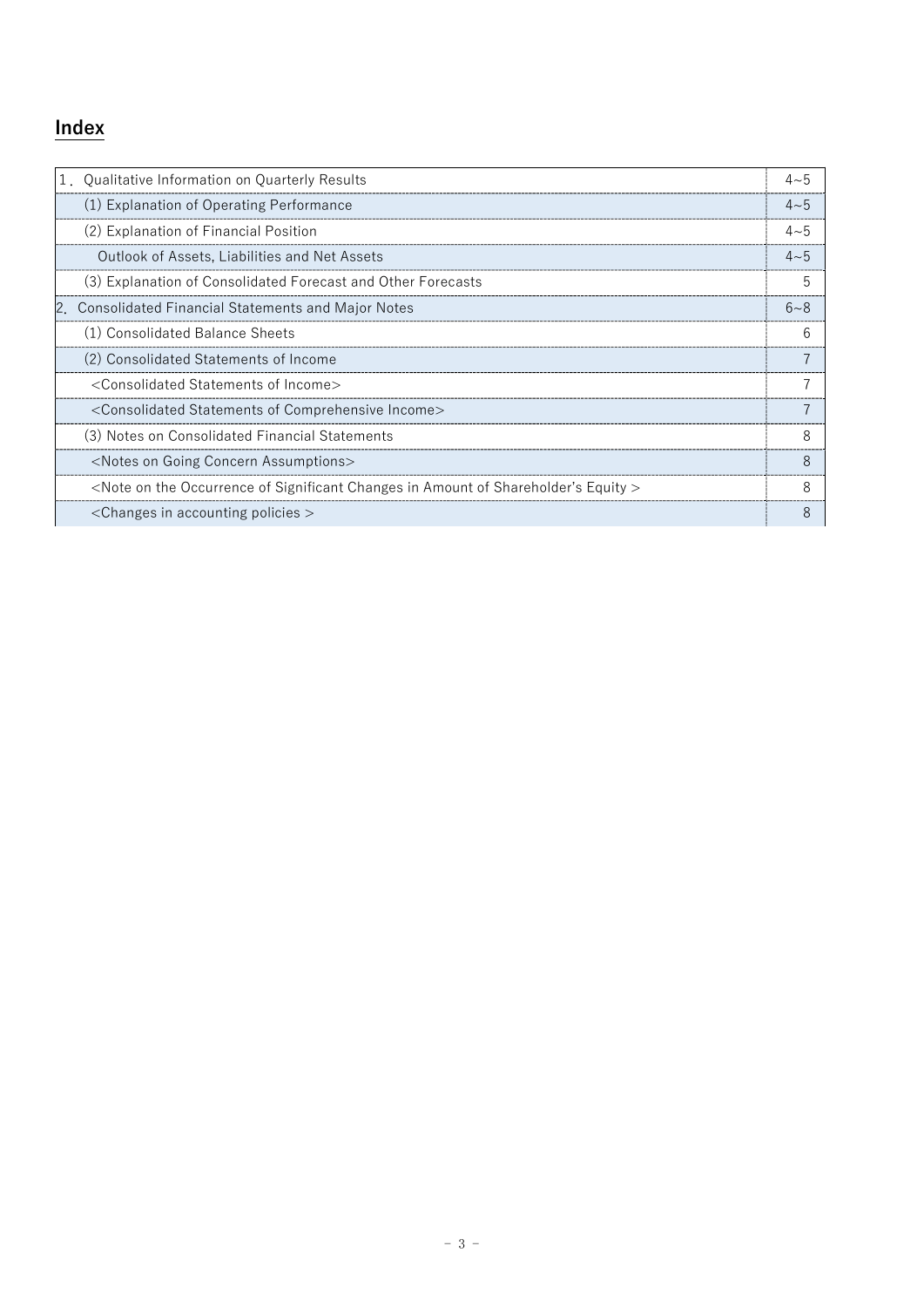## 1. Qualitative Information on Quarterly Results

## (1) Explanation of Operating Performance

During the third Quarter of the current fiscal year (9months), the global economy showed a gradual recovery trend as vaccinations against the new coronavirus progressed mainly in developed countries.

On the other hand, at present, the uncertainty of the global economy is increasing again due to soaring prices of crude oil and other raw materials, long delivery times for semiconductors and other components, and high logistics costs, as well as the rapid spread of new coronavirus mutants in many countries. The economic recovery in China slowed down somewhat, while the U.S. economy remained strong due to the recovery of consumer spending.

#### (Orders &Backlogs)

During the third Quarter of the current fiscal year (9months), Orders received by the Group totaled 42,962 million yen (25,956 million yen in the same period of the previous year), and the order backlog was 47,084 million yen (43,602 million yen in the same period of the previous year).

#### (Net Sales & Incomes)

Consolidated net sales for the third Quarter of the current fiscal year (9months) were 36,817 million yen (compared to net sales of 41,498 million yen for the same period last year), operating income was 3,314 million yen (compared to operating income of 4,992 million yen for the same period last year), and ordinary income was 3,413 million yen (compared to ordinary income of 4,832 million yen for the same period last year), and net income attributable to owners of the parent was 2,920 million yen (compared with net income attributable to owners of the parent of 2,492 million yen in the same period of the previous fiscal year).

 In addition, the "Accounting Standard for Revenue Recognition" (ASBJ Statement No. 29, March 31, 2020) and other standards have been applied from the beginning of the first quarter of the current fiscal year. For details, please refer to "2. For details, please refer to "2. Quarterly Consolidated Financial Statements and Main Notes (4) Notes to Quarterly Consolidated Financial Statements. (3) Changes in accounting policies, procedures and presentation methods for quarterly consolidated financial statements

 Results by segment are as follows. The classification of reporting segments has been changed from the first quarter of the current fiscal year, and the following comparisons with the same period of the previous fiscal year are based on the figures for the same period of the previous fiscal year after reclassification to the new segment classification.

#### Business Segments

#### (FPD Business)

In the flat panel display (FPD) equipment business, capital investment in FPDs was made mainly in in China. As a result, orders received by the Group's FPD business during the third Quarter of the current fiscal year were 37 ,799 million yen (23,461 million yen in the same period of the previous year), and the order backlog was 41,964 million yen (40,403 million yen in the same period of the previous year).

 As for the consolidated results of the FPD business of the Group for the third Quarter of the current fiscal year, net sales were 31,338 million yen (40,055 million yen in the same period of the previous year) , and operating income was 3,045 million yen (5,047 million yen in the same period of the previous year).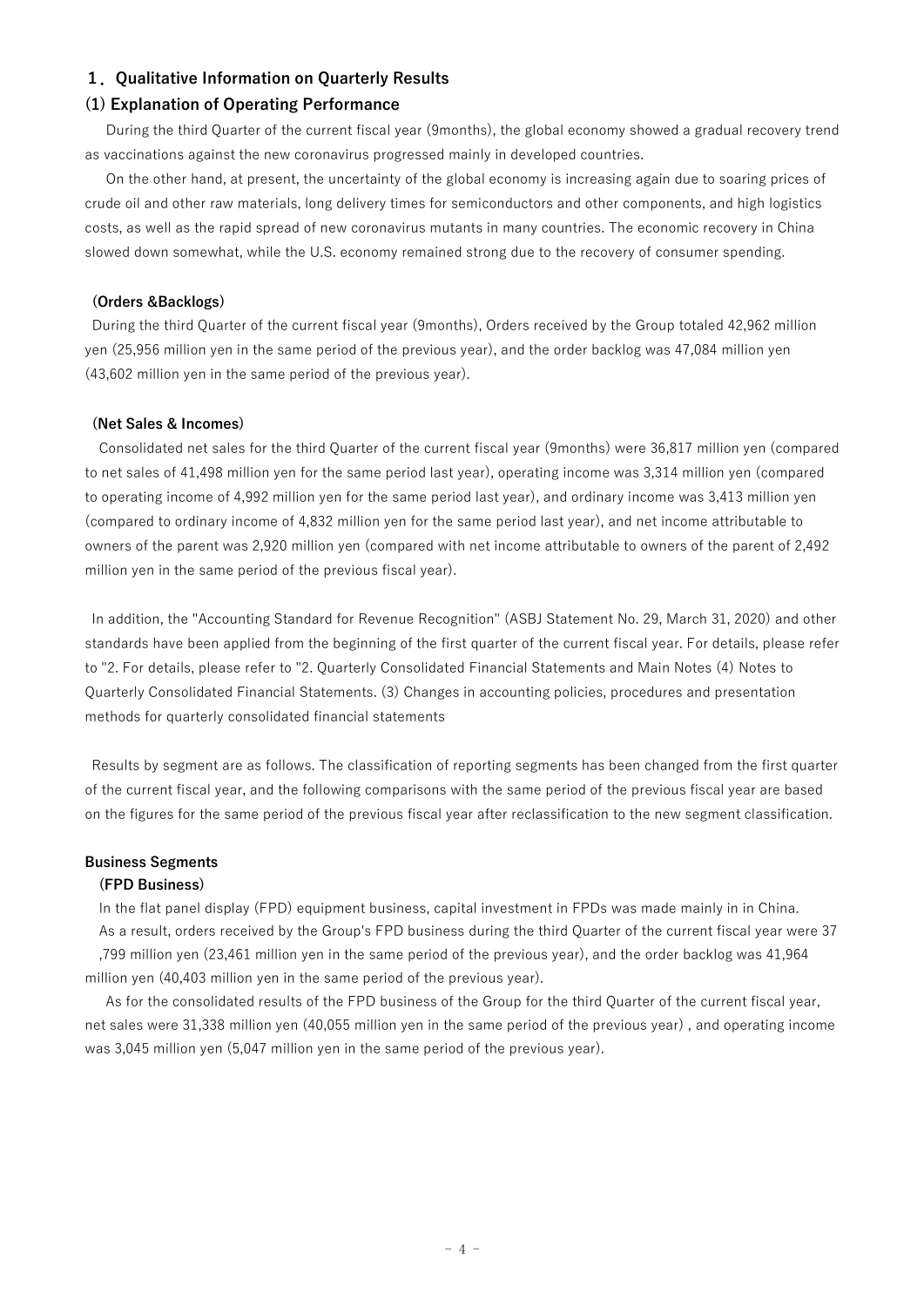# (Semiconductor Business)

In the semiconductor equipment business, capital investment related to silicon wafers was firm against the backdrop of a global shortage of semiconductors, and business negotiations continued for the expansion of existing plants.

 As a result, orders in the semiconductor business during the third Quarter of the current fiscal year totaled 5,056 million yen (compared with 2,492 million yen in the same period of the previous fiscal year), and the order backlog was 5,119 million yen (3,199 million yen in the same period of the previous fiscal year).

Regarding the consolidated results of the our Group's semiconductor business for the third Quarter of the current fiscal year, net sales were 5,373 million yen (1,441 million yen in the same period of the previous fiscal year), and operating income was 337 million yen (66 million yen in the same period of the previous fiscal year).

# (2) Explanation of Financial Position

# :Outlook of Assets, Liabilities and Net Assets

## 1. Assets

Total assets at the end of the third Quarter of the current fiscal year decreased by 7,562 million yen compared to the end of the previous fiscal year to 73,029 million yen. This was mainly due to decreases of 6,156 million yen in "Cash and deposits" and 2,486 million yen in "Work in progress".

## 2. Liabilities

Liabilities decreased by 7,650 million yen compared to the end of the previous fiscal year, to 40,025 million yen. This was mainly due to decreases in "Advances received" and " Long-term borrowings " by 4,565 million yen and 2,105 million yen.

## 3. Net Assets

Net assets increased by 88 million yen compared to the end of the previous fiscal year, to 33,003 million yen. This was mainly due to a increase in "Retained earnings" of 1,581 million yen and a decrease in "Non-controlling interests" of 1,278 million yen.

# (3) Explanation for the forecast of consolidated financial results and other future information

Regarding Earnings Forecast for the Fiscal Year Ending March 31, 2022, We have taken into consideration the business results for the third quarter of the fiscal year and future trends. As a result, there is no change at this time to the forecast of financial results announced in the "Summary of Financial Results for the Second Quarter of the Fiscal Year Ending March 31, 2022" released on November 8, 2021.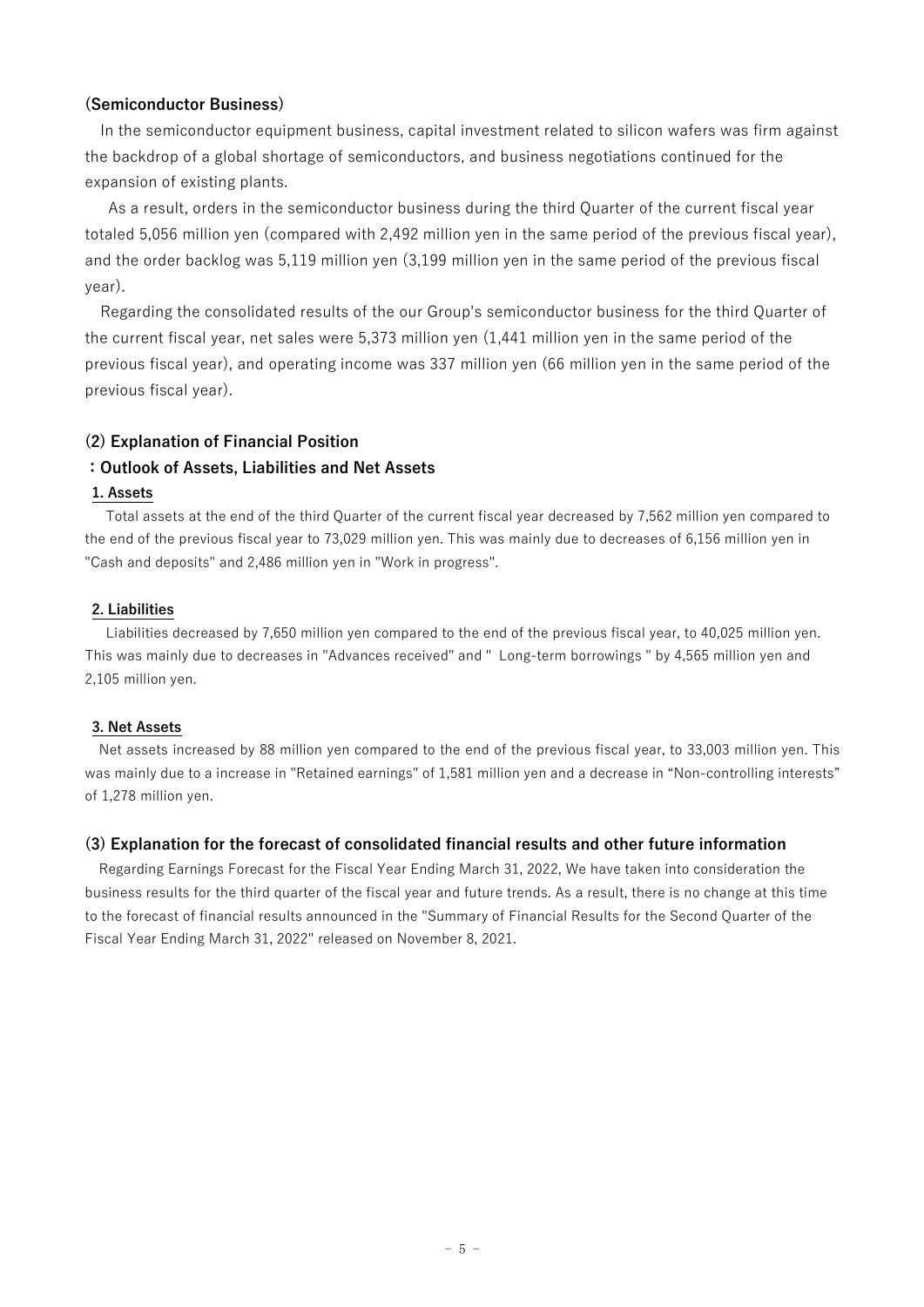# 2.Consolidated Financial Statements and Major Notes

# (1) Consolidated Balance Sheets

<Assets, Liabirities & Net assets >

|                                                 |                      | (Millions of yen)       |
|-------------------------------------------------|----------------------|-------------------------|
|                                                 | As of March 31, 2021 | As of December 31, 2021 |
| Assets                                          |                      |                         |
| Current assets                                  |                      |                         |
| Cash and deposits                               | 33,278               | 27,122                  |
| Notes and accounts receivable - trade           | 19,329               | 18,860                  |
| Electronically recorded monetary claims -       | 51                   | 307                     |
| operating                                       |                      |                         |
| Merchandise and finished goods                  | 196                  | 225                     |
| Work in process                                 | 13,977               | 11,491                  |
| Raw materials and supplies                      | 1,783                | 1,744                   |
| Other                                           | 3,158                | 4,371                   |
| Allowance for doubtful accounts                 | △396                 | $\triangle$ 392         |
| Total current assets                            | 71,379               | 63,729                  |
| Non-current assets                              |                      |                         |
| Property, plant and equipment                   | 4,382                | 4,790                   |
| Intangible assets                               |                      |                         |
| Goodwill                                        | 1,104                | 846                     |
| Other                                           | 520                  | 584                     |
| Total intangible assets                         | 1,625                | 1,430                   |
| Investments and other assets                    | 3,203                | 3,079                   |
| Total non-current assets                        | 9,212                | 9,300                   |
| Total assets                                    | 80,591               | 73,029                  |
| Liabilities                                     |                      |                         |
| <b>Current liabilities</b>                      |                      |                         |
| Notes and accounts payable - trade              | 6,477                | 5,971                   |
| Electronically<br>recorded<br>obligations       | 5,264                | 5,060                   |
| operating                                       |                      |                         |
| Short-term borrowings                           | 120                  | 320                     |
| Current portion of long-term borrowings         | 2,796                | 2,739                   |
| Income taxes payable                            | 2,288                | 492                     |
| Advances received                               | 15,061               | 10,495                  |
| Provisions                                      | 1,027                | 2,147                   |
| Other                                           | 1,158                | 1,341                   |
| <b>Total current liabilities</b>                | 34,195               | 28,569                  |
| Non-current liabilities                         |                      |                         |
| Long-term borrowings                            | 12,964               | 10,859                  |
| Retirement benefit liability                    | 224                  | 248                     |
| Asset retirement obligations                    | 136                  | 136                     |
| Provisions                                      | 79                   | 138                     |
| Other                                           | 74                   | 74                      |
| Total non-current liabilities                   | 13,480               | 11,456                  |
| <b>Total liabilities</b>                        | 47,676               | 40,025                  |
| Net assets                                      |                      |                         |
| Shareholders' equity                            |                      |                         |
| Share capital                                   | 2,847                | 2,847                   |
| Capital surplus                                 | 2,977                | 2,503                   |
| Retained earnings                               | 27,262               | 28,843                  |
| Treasury shares                                 | $\triangle$ 1,916    | $\triangle$ 1,916       |
| Total shareholders' equity                      | 31,172               | 32,279                  |
| Accumulated other comprehensive income          |                      |                         |
| Valuation difference on available-for-sale      | 6                    | 108                     |
| securities                                      |                      |                         |
| Foreign currency translation adjustment         | 89                   | 253                     |
| Total accumulated other comprehensive<br>income | 96                   | 361                     |
| Share acquisition rights                        | 5                    |                         |
| Non-controlling interests                       | 1,641                | 362                     |
| Total net assets                                | 32,915               | 33,003                  |
| Total liabilities and net assets                | 80,591               | 73,029                  |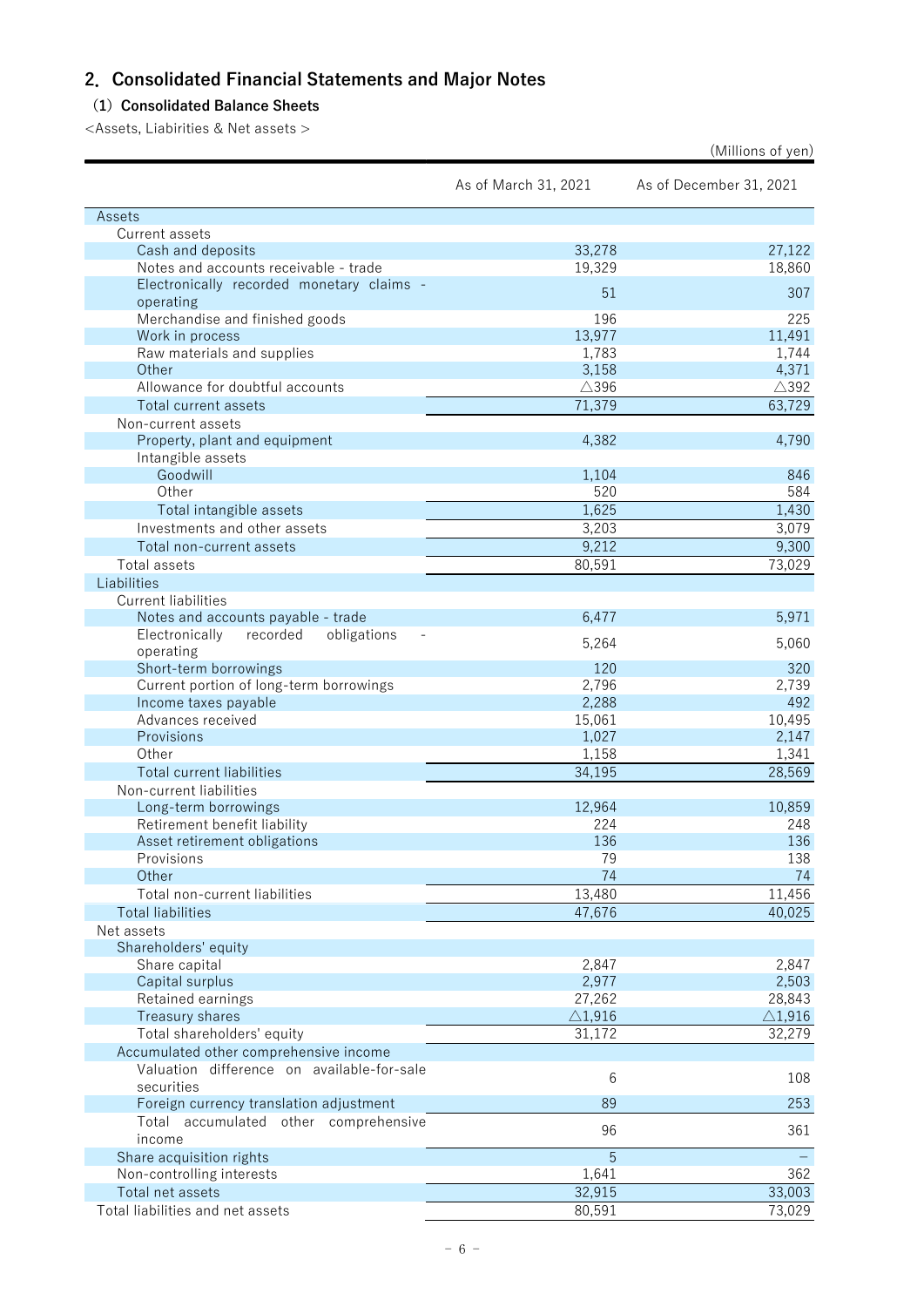# (2) Consolidated Statements of Income

<Consolidated Statements of Income>

(Millions of yen)

|                                                                | Nine months ended<br>December 31, 2020 | Nine months ended<br>December 31, 2021 |
|----------------------------------------------------------------|----------------------------------------|----------------------------------------|
| Net sales                                                      | 41,498                                 | 36,817                                 |
| Cost of sales                                                  | 29,852                                 | 26,293                                 |
| Gross profit                                                   | 11,646                                 | 10,524                                 |
| Selling, general and administrative expenses                   | 6,653                                  | 7,210                                  |
| Operating profit                                               | 4,992                                  | 3,314                                  |
| Non-operating income                                           |                                        |                                        |
| Interest and dividend income                                   | 17                                     | 27                                     |
| Subsidy income                                                 | 75                                     | 17                                     |
| Foreign exchange gains                                         |                                        | 86                                     |
| Other                                                          | 33                                     | 38                                     |
| Total non-operating income                                     | 126                                    | 170                                    |
| Non-operating expenses                                         |                                        |                                        |
| Interest expenses                                              | 42                                     | 32                                     |
| Foreign exchange losses                                        | 170                                    |                                        |
| Share of loss of entities accounted for using<br>equity method | 62                                     | 35                                     |
| Other                                                          | 10                                     | 3                                      |
| Total non-operating expenses                                   | 286                                    | $\overline{71}$                        |
| Ordinary profit                                                | 4,832                                  | 3,413                                  |
| Extraordinary income                                           |                                        |                                        |
| Gain on sale of non-current assets                             | 272                                    | 834                                    |
| Gain on sale of investment securities                          | 25                                     |                                        |
| Other                                                          | $\overline{c}$                         | 5                                      |
| Total extraordinary income                                     | 299                                    | 840                                    |
| <b>Extraordinary losses</b>                                    |                                        |                                        |
| Loss on sale of non-current assets                             | $\Omega$                               |                                        |
| Loss on retirement of non-current assets                       | 6                                      | 19                                     |
| Total extraordinary losses                                     | 6                                      | 19                                     |
| Profit before income taxes                                     | 5,125                                  | 4,234                                  |
| Income taxes - current                                         | 2,446                                  | 933                                    |
| Income taxes - deferred                                        | $\triangle$ 613                        | 301                                    |
| Total income taxes                                             | 1,832                                  | 1,234                                  |
| Profit                                                         | 3,293                                  | 2,999                                  |
| Profit attributable to non-controlling interests               | 800                                    | 79                                     |
| Profit attributable to owners of parent                        | 2.492                                  | 2,920                                  |